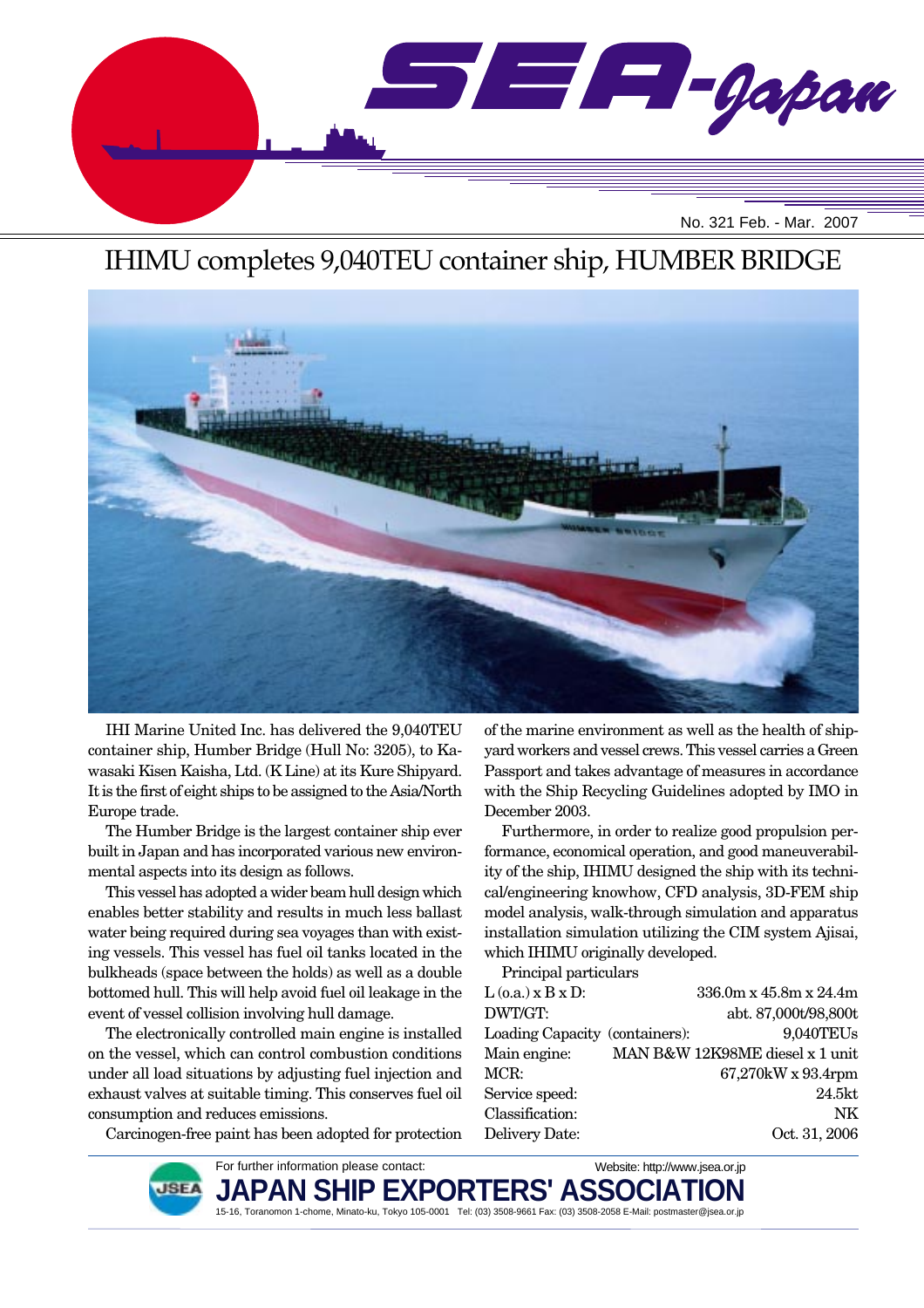## Koyo completes 4,923TEU container carrier, YM NEW JERSEY, for Paraiso Shipping S. A.

Koyo Dockyard Co., Ltd. of the Imabari Group delivered YM NEW JER-SEY, a 4,923TEU container carrier, on Nov. 24, 2006 to Paraiso Shipping S. A. The YM NEW JERSEY is the first of two sister carriers to be operated by Yang Ming Marine Transport Corporation.

The Panamax size vessel can carry 2,142TEUs in container holds and 2,781TEUs on the upper deck. The holds can stow eight tiers (including two tiers of 9'-6" high cube containers) and 11 rows, and the upper deck can stack seven tiers and 13 rows of containers.

The upper deck allows loading of 803 units of 45ft containers and is equipped with 400 plugs for air cooled reefers. The container holds are permitted to carry dangerous goods including class 1 (explosives).

The simplified hull construction is adopted for the container holds to increase container stowage space. The ship's hull is provided with sufficient strength to cope with loading and handling of various types of containers.

Each container hold has three hatch cover panels, and 18 sets of lashing bridges are installed for the containers on the upper deck. The automatic heeling system is applied to ship-heeling adjustment during cargo handling operations.

Other safe ship operation measures are as follows. The fuel oil overflow pipes are arranged in the second deck passage space to avoid oil flow over the upper deck. Low sulphur tanks are

employed as the countermeasure to the MARPOL Annex VI. The crew can access the bosun store, steering gear room and the container holds through the second deck passage only. Stern tube air sealing device is provided for prevention of marine oil pollution. Principal particulars L (o.a.) x B x D x d: 294.03m x 32.20m x 21.50m x 13.50m DWT/GT: 65,123t / 54,828 Main engine: MITSUI MAN B&W 8K98MC (MARK VI) diesel x 1 unit MCR: 45,760kw x 94.0rpm Speed, service: 23.8kt Classification: NK Flag: Panama Completion: Nov. 24, 2006



## Naikai delivers 2,450TEU container carrier, HELENE S

Naikai Zosen Corporation completed construction of the 2,450TEU container carrier, HELENE S (HN: 700), built at its Innoshima Works for H+H Schepers Reederei GmbH & Co. KG on Dec. 20, 2006.

The carrier can exclusively carry 2,450TEU containers including 400 reefers by loading in six cargo holds and on the upper deck. The cargo holds use the full cell guide system, and ten hatches and three deck cranes are provided. This arrangement facilitates cargo-handling work.

The main engine is the Hitachi MAN B&W 7S70MC-C diesel engine of the long-stroke type. The combined efficiency with energy-saving hull



form increases propulsion performance, achieving low fuel consumption.

Ship operation installations include the bow thruster for efficient berthing and unberthing, auto-heel control unit for safety in cargo handling, and collision avoidance system for safe ship operation.

| Principal particulars         |                                 |  |
|-------------------------------|---------------------------------|--|
| Length, o.a.:                 | 199.93m                         |  |
| Length, b.p.:                 | 188.00m                         |  |
| Breadth, mld.:                | 32.20m                          |  |
| Depth, mld.:                  | 16.60m                          |  |
| Draft, designed:              | 9.80m                           |  |
| DWT/GT:                       | 32,878t/27,213t                 |  |
| Complement:                   | 23                              |  |
| Main engine: MAN B&W 7S70MC-C |                                 |  |
|                               | diesel x 1 unit                 |  |
| MCR:                          | 21,735 kW x 91min <sup>-1</sup> |  |
| Speed, service:               | $22.2$ kt                       |  |
| Classification:               | NK                              |  |
| Completion:                   | Dec. 20, 2006                   |  |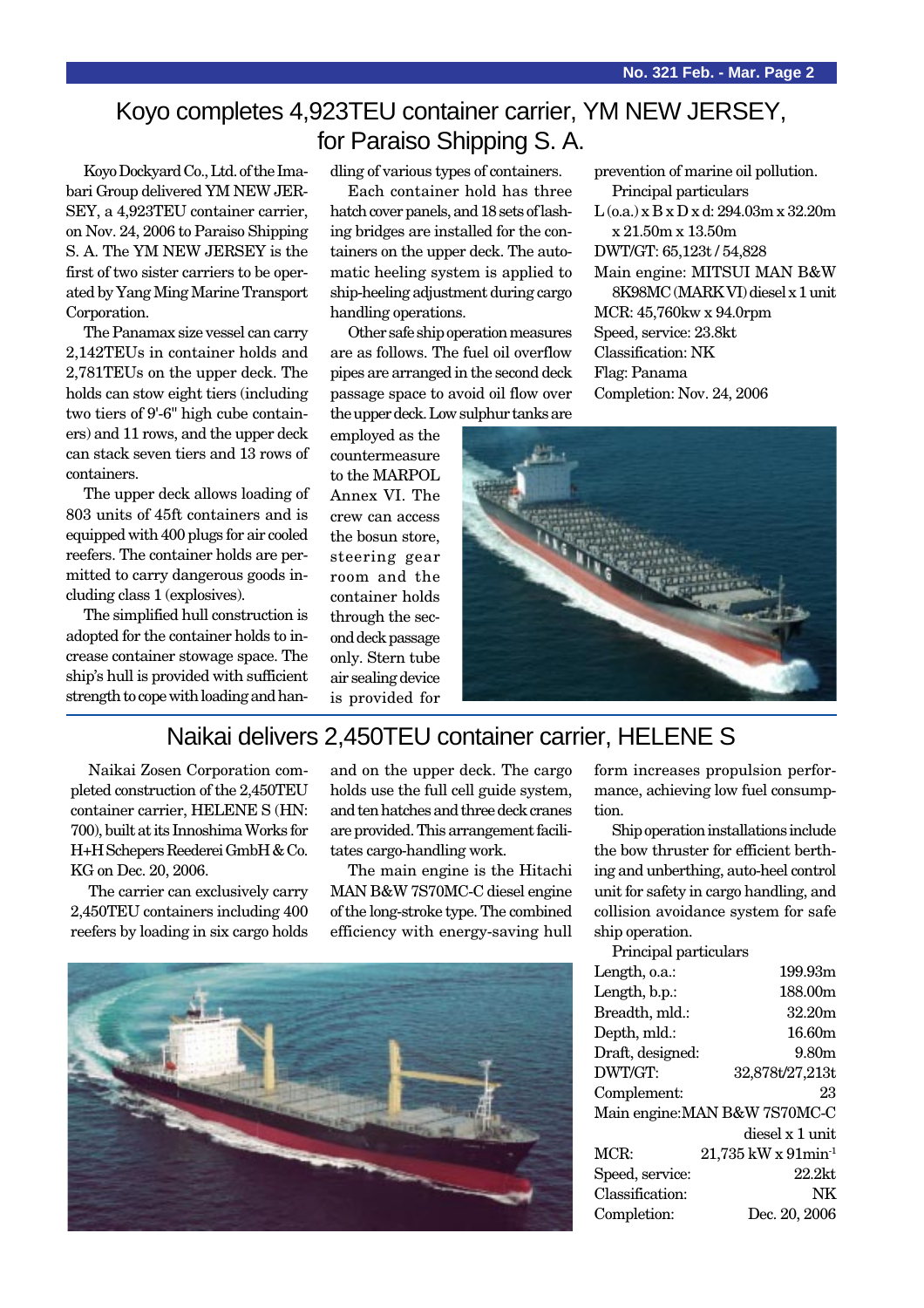### Kawasaki completes large bulk carrier, CAPE PROGRESS



Kawasaki Shipbuilding Corporation has completed the 185,000DWT bulk carrier, CAPE PROGRESS (HN: 1589) at the Sakaide Shipyard and delivered the vessel to its owner, Ocean Transit Carrier S. A.

This large bulk carrier built with the most advanced design concept has simple and rational ship machinery including cargo-handling equipment. For increased ship safety, the carrier complies with the new regulations for bulk carriers.

The new hull form minimizes the propulsion resistance. The latest fuel conserving diesel engine, efficient propeller, and the Kawasaki Rudder Bulb with Fin are employed. The combined performance decreases the fuel consumption.

Measures are taken to reduce NO<sub>x</sub> emission from the engines, and foam agent is used for the fire extinguishing system instead the conventional  $CO<sub>2</sub>$  type. Air conditioners and refrigerators use a new refrigerant. Thus, the vessel is considered adaptable for the environment.

| Principal particulars             |                    |  |
|-----------------------------------|--------------------|--|
| Length, o.a.:                     | 290.00m            |  |
| Length, b.p.:                     | 280.00m            |  |
| Breadth, mld.:                    | 47.00m             |  |
| Depth, mld.:                      | 24.40m             |  |
| Draught, mld.:                    | $17.95m$ (extreme) |  |
| DWT:                              | 185,920t           |  |
| GT:                               | 92,993t            |  |
| Cargo hold capacity:              | $205,722m^3$       |  |
| Main engine:                      | Kawasaki-MAN       |  |
| B&W 6S70MC (Mk 6) diesel x 1 unit |                    |  |
|                                   |                    |  |
| MCR:                              | 16,860kW x 91rpm   |  |
| Speed, service:                   | about 14.7kt       |  |
| Complement:                       | 28                 |  |
| Classification:                   | NΚ                 |  |
| Completion:                       | Nov. 28, 2006      |  |

### MES completes 13th Dunkerquemax bulker, SHIN-SHO

Mitsui Engineering & Shipbuilding Co., Ltd. (MES) recently completed the 177,000DWT bulk carrier, SHIN-SHO (HN: 1624), built at its Chiba Works and delivered to the owner Lepta Shipping Co., Ltd., Liberia.

This is the 13th ship of the very popular series of Capesize bulk carrier of Dunkerquemax type and has super-wide hatch openings for an efficient cargo handling. The ship has a deadweight of 177,489 tons, which is one of the biggest among the series.

The SHIN-SHO has an efficient cargo hold arrangement with 9 holds and 9 hatches and can secure a capacity of 197,050m3 , bigger than that for conventional Capesize bulk carriers.

The main engine is a MITSUI-MAN B&W 6S70MC diesel engine, which satisfies the IMO environment standards for exhaust gas and achieves massive improvement of fuel saving by optimum matching at normal service output. The generator engine also satisfies the IMO Standards for exhaust gas.



Ballasting and deballasting work can be efficiently achieved by separation of the topside tank and bottom side tank. Ballast water can be changed during navigation for protection of the marine environment.

| Principal particulars |                    |
|-----------------------|--------------------|
| Length, o.a.:         | $289.00 \text{ m}$ |
| Length, b.p.:         | 279.00 m           |
| Breadth, mld.:        | $45.00 \text{ m}$  |

| $24.40 \text{ m}$           |
|-----------------------------|
| $17.95 \text{ m}$           |
| 88,541 tons                 |
| 177,489t (at draft 17.95 m) |
| Main Engine: MITSUI-MAN B&W |
| 6S70MC diesel x 1 unit      |
| 16,860kW x 91rpm            |
| 15.0kt                      |
| 25                          |
| NK                          |
| Sept. 15, 2006              |
|                             |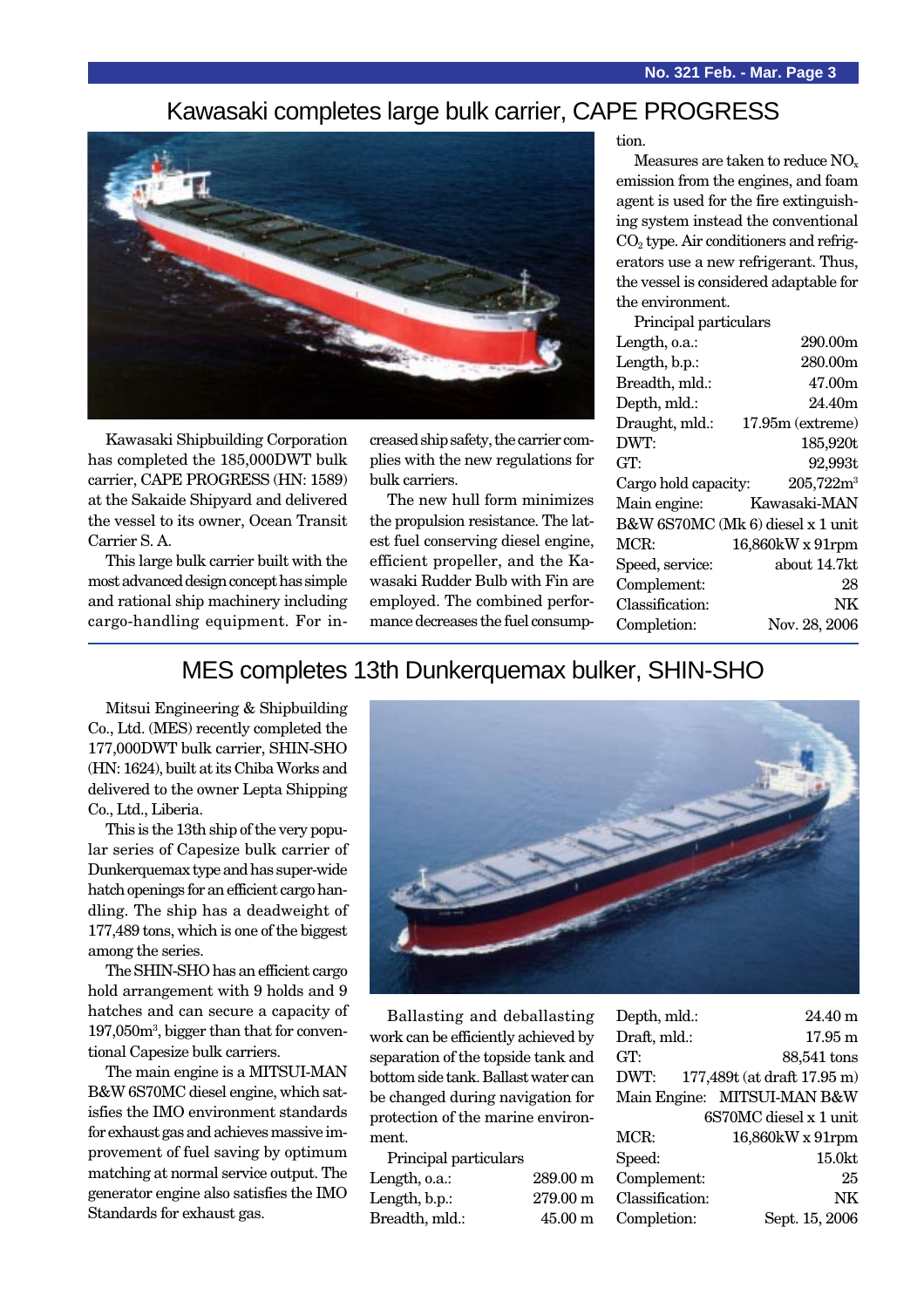### Universal completes 200,000DWT bulk carrier, SHIN OHGISHIMA

Universal Shipbuilding Corporation delivered the 200,000DWT type bulk carrier, SHIN OHGISHIMA, to Erica Navigation S. A. at the Ariake Shipyard on Aug. 15, 2006. The vessel is the 15th vessel of this type built by Universal Shipbuilding Corporation.

The vessel is called Newcastlemaxim that is not only the most efficient for shallow draft, but also has over 203,000DWT at scantling draft. The bow above the waterline of the vessel is shaped as the Ax-Bow that can decrease wave resistance at sea, and the hold part consists of nine holds and nine hatch covers, with high suitability for loading and unloading operations.

The long stroke, low speed, 2-stroke turbocharged diesel engine, which attains very high energy saving, together with the effect of the sophisticated hull form and the device Surf-Bulb (Rudder Fin with Bulb) provided



after the propeller.

The ballast tank arrangement enables the vessel to carry out sequential ballast water exchange at sea for prevention of marine pollution. MAR-POL Annex VI is applied to reduce NOx for prevention of air pollution.

Principal particulars L(o.a.) x L(b.q.) x B x D x d: 299.95m x

290.00m x 50.00m x 24.10m x

DWT/GT: 203,280MT/101,953t Loading Capacity: 217,968m<sup>3</sup> Main engine: Hitachi Zosen MAN B&W 6S70MC (Mk 6) diesel x 1 unit Speed: 16.25kt Complement: 25 Classification: NK Flag: Liberia Completion: August 15, 2006

### SHI-ME delivers 105,000 MTDW D/H product tanker to Wealth Line Inc.



Sumitomo Heavy Industries Marine & Engineering Co., Ltd. (SHI-ME) has delivered the 105,000 MTDW double-hull Aframax clean petroleum product carrier RIVER ETERNITY to Wealth Line Inc. at the SHI-ME Yokosuka Shipyard. The vessel was designed to carry clean petroleum products such as naphtha, jet fuel, gasoline, diesel oil, fuel oil and gas oil.

The hull form is optimized to achieve high propulsive efficiency and is designed with highly reliable structures. The Sumitomo Stern System (SILD, NBS propeller and HLES Rudder) can save fuel by 8-14%, improve maneuverability and reduce hull vibrations.

Cargo oil tanks and piping systems are arranged in triple-segregation groups for flexible cargo handling, and cargo oil tank painting systems and materials are well suited for carrying clean product oil and crude oil. Water ballast tanks are coated with modified epoxy coating with backup anodes for easy maintenance and inspection.

The vapor emission control system (VECS) is installed, complying with the US Coast Guard requirements to prevent air pollution during cargo handling. For ship safety, fixed flammable gas detection systems are provided in water ballast tanks adjacent to cargo oil tanks.

Principal particulars

 $L$  (o.a.) x  $L$ (b.p.) x  $B$  x  $D$  x d: 239.00m x 229.00m x 42.00m x 21.30m x 12.19m

DWT/GT: 105,200t/56,285t

Loading capacity:  $122,330m<sup>3</sup>$ 

- Main engine: DU-Sulzer 6RTA58T diesel x 1 unit
- Speed, service: 15.2kt at 12.19 draft
- Complement: 25
- Classification: NK
- Completion: November 2006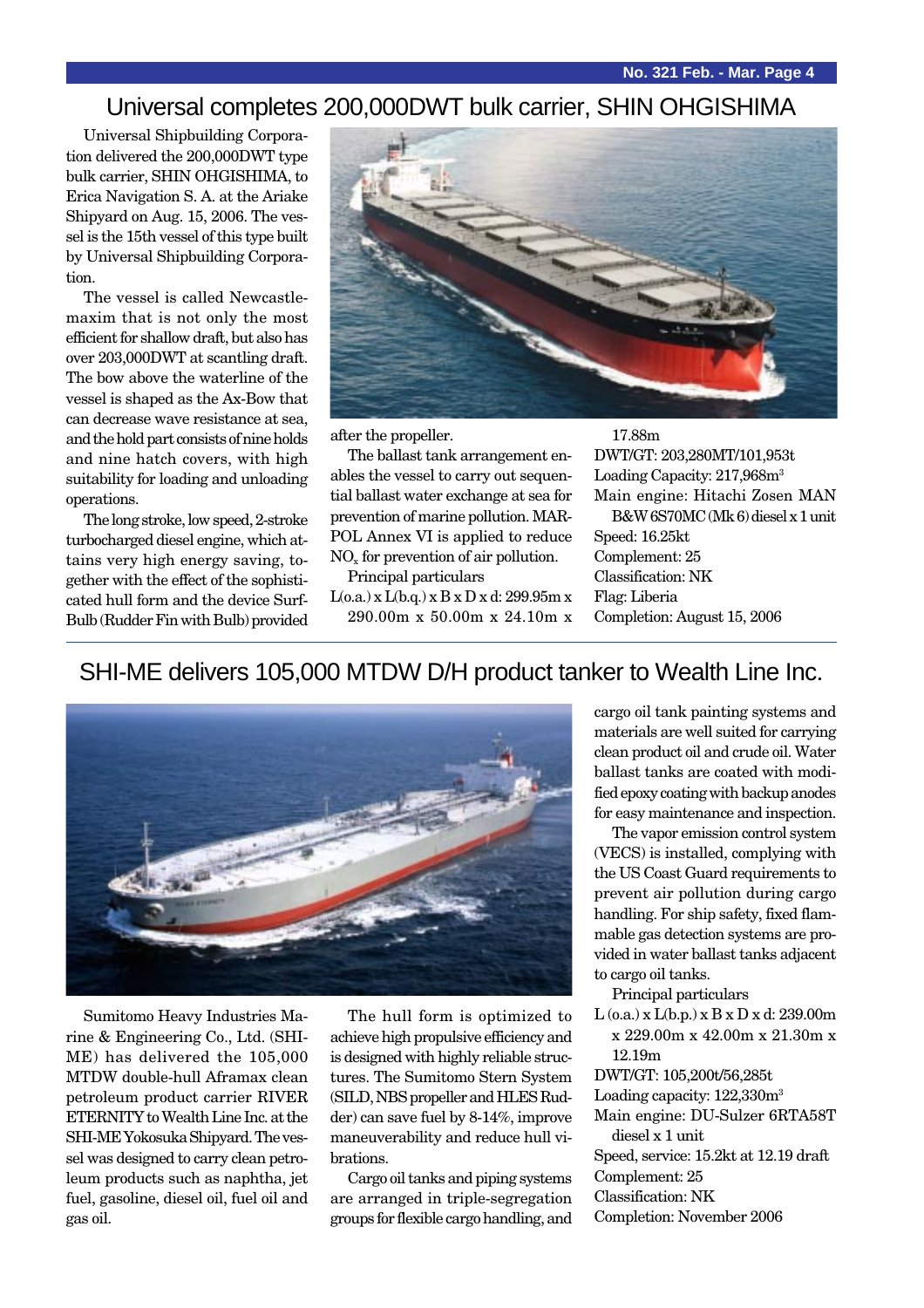### Special pipe method-applied ballast water management system

The Japan Association of Marine Safety (JAMS) has successfully developed a ballast water management system using a special pipe that can be installed and operated on board vessels. The new system, one of the most promising ballast water management systems, was designed to destroy organisms in ballast water using shear stress and cavitation.

A prototype system was installed onboard a container ship in 2003 to ensure effectiveness and practicability. After adoption of the Ballast Water Management Convention, system development successfully led to the Hybrid System that uses active substances such as ozone to kill pathogenic bacteria indicated in D-2 Standard of the Convention.

Recently a

proved ability to comply with the D-2 Standard, showing 100% elimination of organisms including bacteria.

The active substance of the system, ozone, have been given Basic Approval under the G9 Guidelines by the MEPC/IMO at its 55th session held in October 2006. Onboard testing of the System with 300 m3 /h treatment capacity will start from November 2006 using the 4,646TEU full-container ship, MOL EXPRESS, operated by Mitsui O.S.K. Lines.

The system has been developed mainly by JAMS with financial support from The Nippon Foundation. Technical assistance was provided by Marine Technology Institute Co., Ltd, Laboratory of Aquatic Science Consultant Co., Ltd, Shinko Ind. Ltd, M.O.

Marine Consulting, Ltd. and Mitsui Engineering & Shipbuilding Co., Ltd.

#### **To our readers**

- Please notify us of any change in address by letter, telefax, or E-mail together with the old mailing label to ensure you continue to receive SEA-Japan.
- We welcome your comments about SEA-Japan. Please address all correspondence to the Japan Ship Exporters' Association (JSEA), or the Japan Ship Centre (JETRO) in London.
- Address (Tokyo): 15-16, Toranomon 1-chome, Minato-ku, Tokyo 105-0001 / Tel: (03) 3508-9661 Fax: (03) 3508- 2058

E-mail: postmaster@jsea.or.jp

• Address (London): 2nd Floor, 6 Lloyd's Avenue, London EC3N 3AX, UK / Tel: +44 (0) 20 7680 9456 / Fax: +44 (0) 20 7680 9416